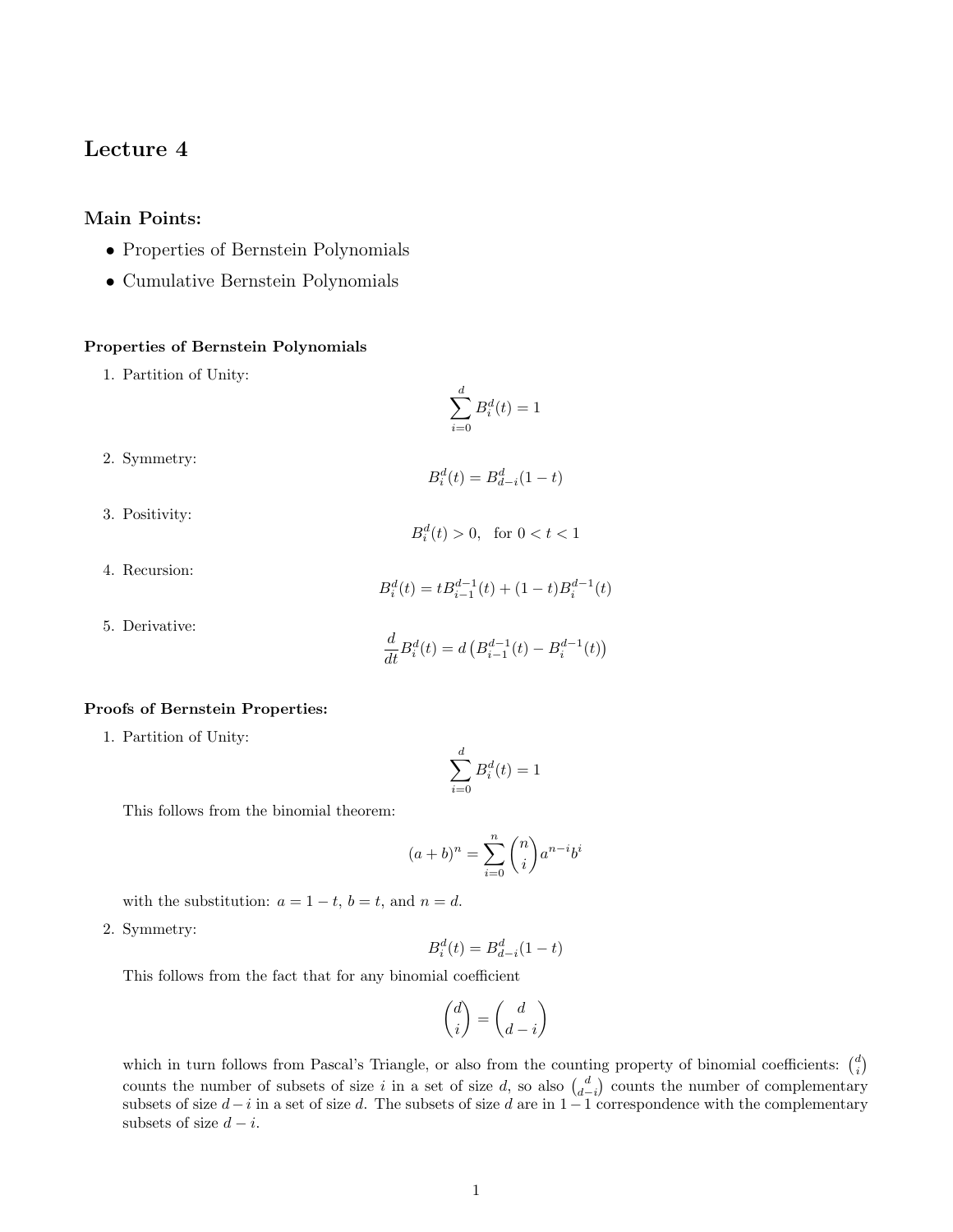3. Positivity:

$$
B_i^d(t) > 0, \quad \text{for } 0 < t < 1
$$

This follows directly from the definition.

4. Recursion:

$$
B_i^d(t) = tB_{i-1}^{d-1}(t) + (1-t)B_i^{d-1}(t)
$$

This follows from Pascal's Identity:

$$
\binom{d}{i} = \binom{d-1}{i-1} + \binom{d-1}{i},
$$

and the definition of  $B_i^d(t)$ :

$$
B_i^d(t) = {d \choose i} (1-t)^{d-i} t^i
$$
  
\n
$$
= \left({d-1 \choose i-1} + {d-1 \choose i} \right) (1-t)^{d-i} t^i
$$
  
\n
$$
= {d-1 \choose i-1} (1-t)^{d-i} t^i + {d-1 \choose i} (1-t)^{d-i} t^i
$$
  
\n
$$
= t {d-1 \choose i-1} (1-t)^{d-i} t^{i-1} + (1-t) {d-1 \choose i} (1-t)^{d-i-1} t^i
$$
  
\n
$$
= t B_{i-1}^{d-1}(t) + (1-t) B_i^{d-1}(t).
$$
 (1)

5. Derivative:

$$
\frac{d}{dt}B_i^d(t) = d\left(B_{i-1}^{d-1}(t) - B_i^{d-1}(t)\right)
$$

Here we use a combination of the recursion property for Bernstein polynomials, the product rule for derivatives, and an induction argument (using the derivative formula for case  $d-1$ ).

$$
\frac{d}{dt}B_i^d(t) = \frac{d}{dt}[tB_{i-1}^{d-1}(t) + (1-t)B_i^{d-1}(t)]
$$
\n
$$
= 1 \cdot B_{i-1}^{d-1}(t) + t \cdot \frac{d}{dt}B_{i-1}^{d-1}(t) + (-1) \cdot B_i^{d-1}(t) + (1-t) \cdot \frac{d}{dt}B_i^{d-1}(t)
$$
\n
$$
= B_{i-1}^{d-1}(t) + t \cdot (d-1) \left( B_{i-2}^{d-2}(t) - B_{i-1}^{d-2}(t) \right) - \cdot B_i^{d-1}(t) + (1-t) \cdot (d-1) \left( B_{i-1}^{d-2}(t) - B_i^{d-2}(t) \right)
$$
\n
$$
= B_{i-1}^{d-1}(t) - B_i^{d-1}(t) + (d-1) \left( tB_{i-2}^{d-2}(t) + (1-t)B_{i-1}^{d-2}(t) \right) - (d-1) \left( tB_{i-1}^{d-2}(t) + (1-t)B_i^{d-2}(t) \right)
$$
\n
$$
= B_{i-1}^{d-1}(t) - B_i^{d-1}(t) + (d-1) \left( B_{i-1}^{d-1}(t) - B_i^{d-1}(t) \right)
$$
\n
$$
= d \left( B_{i-1}^{d-1}(t) - B_i^{d-1}(t) \right).
$$

# Cumulative Bernstein polynomials and basis

Define the Cumulative Bernstein polynomials as:

$$
C_i^d(t) = \sum_{j=i}^d B_j^d(t).
$$